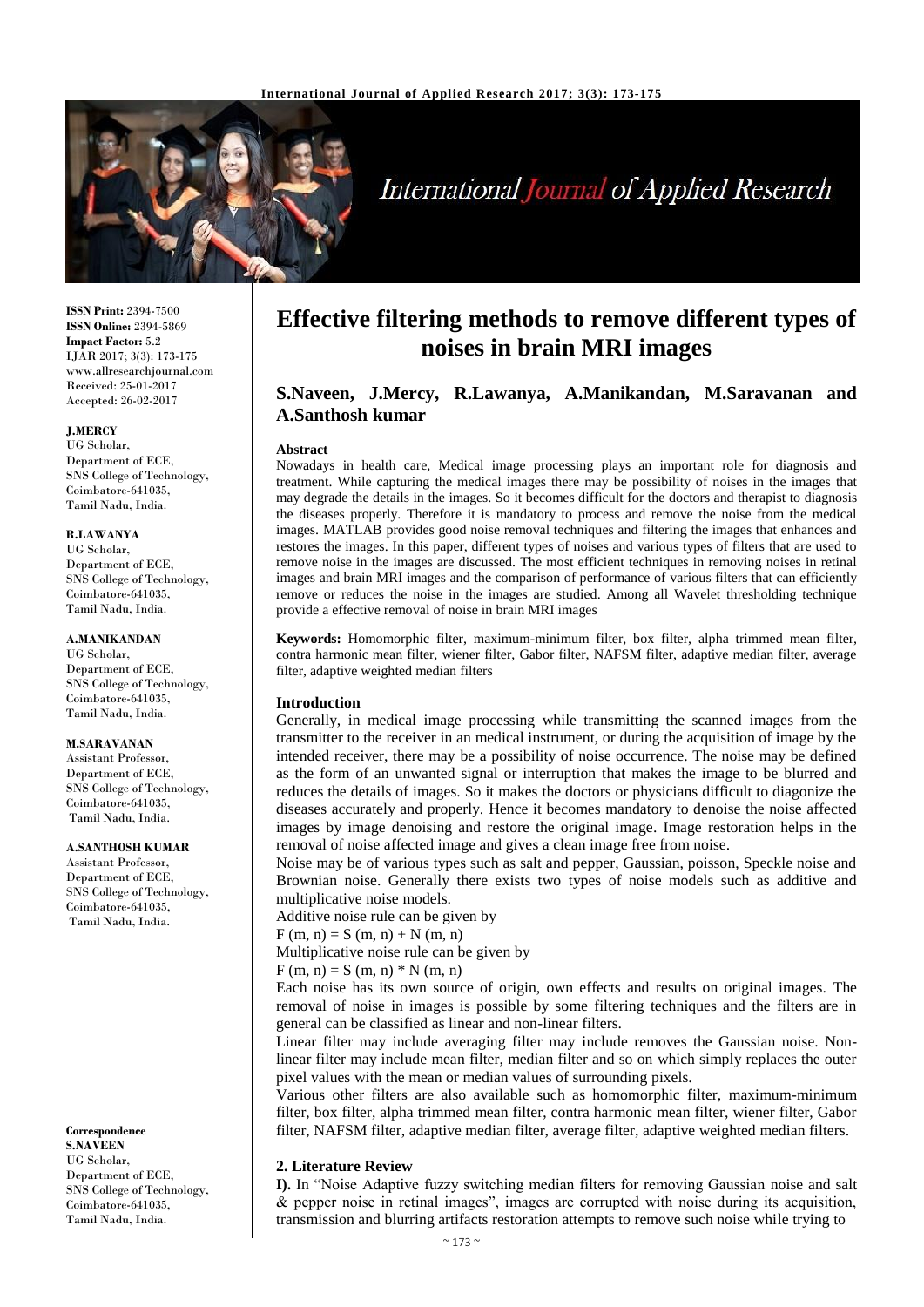preserve as much as possible. Filtering techniques are used for noise reduction, interpolation and re sampling of images and the choice of filter depends on nature of the image to be denoised and depends on its applications.

In retinal images, denoising medical images is a challenging task and this paper attempts to denoise the Gaussian and salt & pepper noise with the help of different filters. Among all the filters, NAFSM filter proves to be the best in terms of performance metrices.

**II).** In "Reduction of FBM noise in brain MRI images using wavelet thresholding techniques", image processing deals with image restoration or denoising which restores the original image while preserving the important features needed for proper diagnosis and to track the progress of the disease.

In brain MRI images FBM noise is caused by the Brownian motion which is a random movement of tiny particles that are suspended in brain fluid and if greatly affects brain MRI images. This study deals with the implementation of three thresholding techniques such as Visu shrink, Bayes shrink, SURE shrink in wavelet domain for denoising the brain MRI images.

**III).** In "Implementation and comparison of various filters for the removal of fractional Brownian motion noise in brain MRI images", image processing deals with the processing of raw images into the suitable form, that can be categorized into image segmentation, image enhancement, image compression and image restoration.

The performance of various filters such as mean filter, alpha trimmed mean filter, contra harmonic mean filter, wiener filter and hamomorphic filters are compared using evaluation metrices such as PSNR (Peak Signal to Noise Ratio), MSE (Mean Square Error), NAE (Normalized Absolute Error) and time elapsed to filter the noisy image. When comparing all the filters, hamomorphic filter proves to the best whereas other filters removes noise at the compensation of over smoothing the noisy image and hence the performance of the remaining filters is not worthwhile in removing fractional Brownian motion noise in Brain MRI images. Hers the simulations is done through MATLAB R2013a. The simulation results for the implemented filters are compared and the best performing filter is identified.

**IV).** In "Comparative results performance analysis of various filters used to remove noises in retinal images", such as mean, average, median, adaptive median, adaptive weighted median filters are used to remove the salt and pepper noise and Gaussian noise in retinal images. The performance of all the filters are compared using metrices such as PSNR (peak signal to noise ratio), MSE (Mean square error), NAE (Normalized absolute error), NK (Normalized cross correlation), AD (Average difference), MD (Maximum difference), SC (Structural content) and Time elapsed to produce the denoised image.

While restoring the original image from the noisy image or to denoise a image, it is important to note that there should be a balance between removing noise and preserving signal features. On comparing the performance metrices of all the above mentioned filters, adaptive weighted median filter attempts to remove the noise better than other filters and also provide the balance between removing noise and preserving signal features.

**V).** In "Performance comparison of various filters for removing salt and pepper noise ", to denoise the image affected by salt and pepper noise various filters such as median, average, adaptive weighted median and their performance are compared by evaluating their metrices such as PSNR, MSE, NAE, SC.

The main reason for the occurance of the salt and pepper noise is by malfunctioning of pixel elements in the sensors of cameras, faulty memory locations or timing errors of the digitization process, also due to error in ADC and bit error in transmission. Salt and pepper noise is impulse type noise and an Image affected by salt and pepper noise has dark pixels in bright region and bright pixels in dark region. Salt and pepper noise is also called as flat-tail distributed or intensity spike noise. Filtering techniques are linear technique and non-linear technique where average and Gaussian filters are linear technique filters and mean, median and wiener filters or non linear technique filters. Adaptive weighted median filter gives optimum values for all the filters.

**VI).** In "A Novel Approach for Enhancing Foggy Images", the images are degraded by the fog because the images taken in foggy weather conditions are not clear and cannot be used for wide variety of applications. Fog tends to scatter the pixels of the digital image by reducing the ability of image vision and also it changes the corresponding RGB components of the image. In the proposed work, the contrast enhancement algorithm was used to change the intensity component among the converted HIS components from the RGB components of the original foggy image.

The foggy image appears more clearly than the original image in terms of Peak Signal to Noise Ratio (PSNR) and Mean Square Error (MSE) by converting back to RGB components. The contrast enhancement technique is based on intensity adjustment where PSNR and MSE has increased to a significant value that enhances the details of the image degraded by the fog.

**VII).** In "FPGA based Denoising Method with T-Model mask architecture design for removal of noises in images", during the conversion of images into different form and transmission of images for various applications the originality of capture images are affected by different noises in the process of image acquisition. There exist various techniques for removing noises in digital images but the main problem in these techniques is degrading the image information. Therefore an efficient VLSI (Very Large Scale Integrated Circuits) implementation of Trimmed median filter algorithm with T-Model mask technique is used for removal of impulse noise is proposed.

The VLSI implementation consumes less area and the architecture is simple and it provides the capability of implementing the reconfigurable fabric in a pipelined fashion to improve the speed when compared to DTBDM (Decision-Tree-Based-Denoising Method). The VLSI architecture implemented on FPGA (Field Programmable Gate Array) by pipelining with parallel processing will improve the performance of filtering process and reduces the delay. On comparing with different denoising methods the performance of proposed algorithm provides better results.